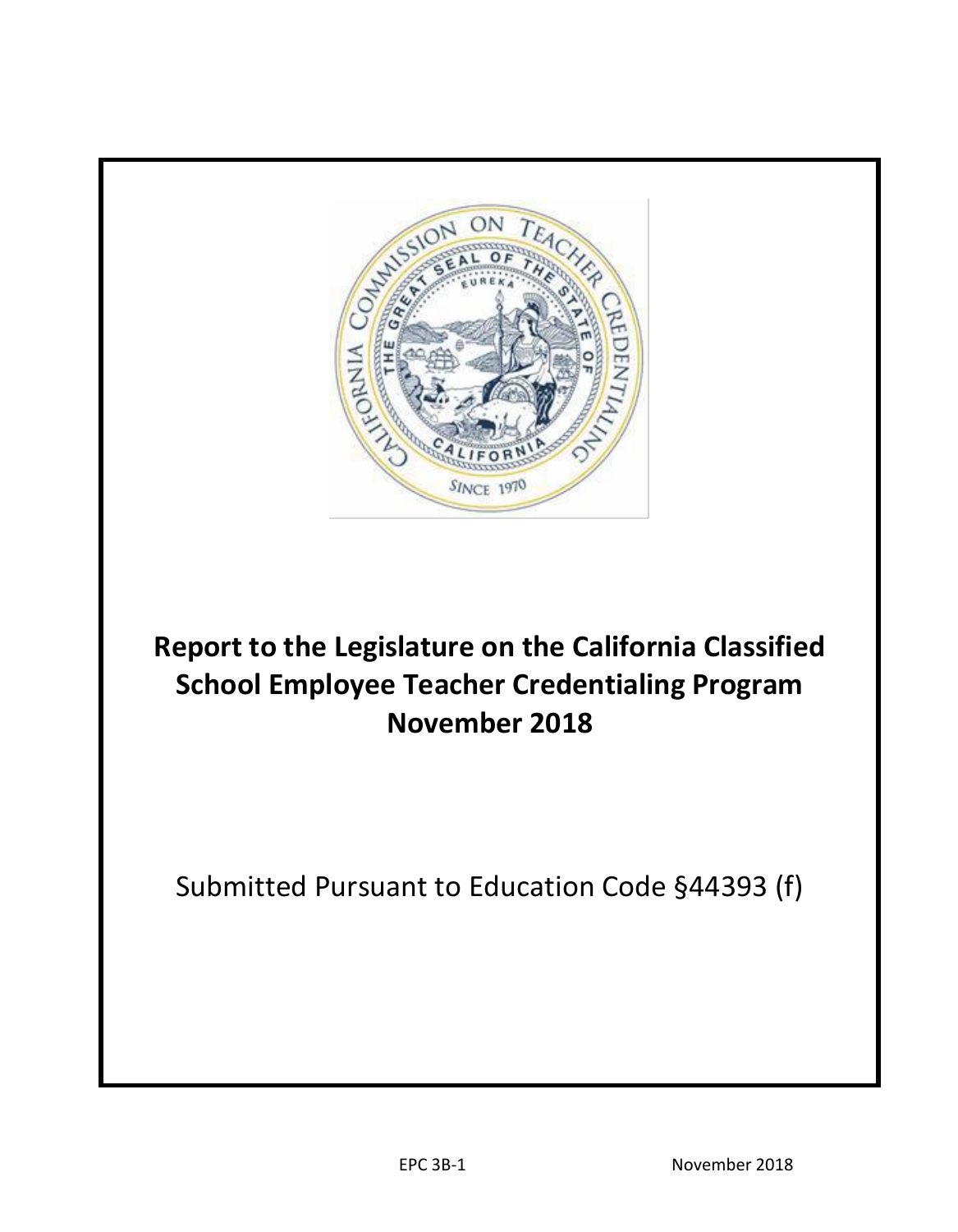Teacher Credentialing. For more information about the content of this report, contact This report was developed by staff of the Professional Services Division of the Commission on [psdinfo@ctc.ca.gov.](mailto:psdinfo@ctc.ca.gov) 

November 2018

This report, like other publications of the Commission on Teacher Credentialing, is not copyrighted. It may be reproduced in the public interest, but proper attribution is requested.

Commission on Teacher Credentialing 1900 Capitol Avenue Sacramento, California 95811-4213

This report is available at : <https://www.ctc.ca.gov/commission/reports/default>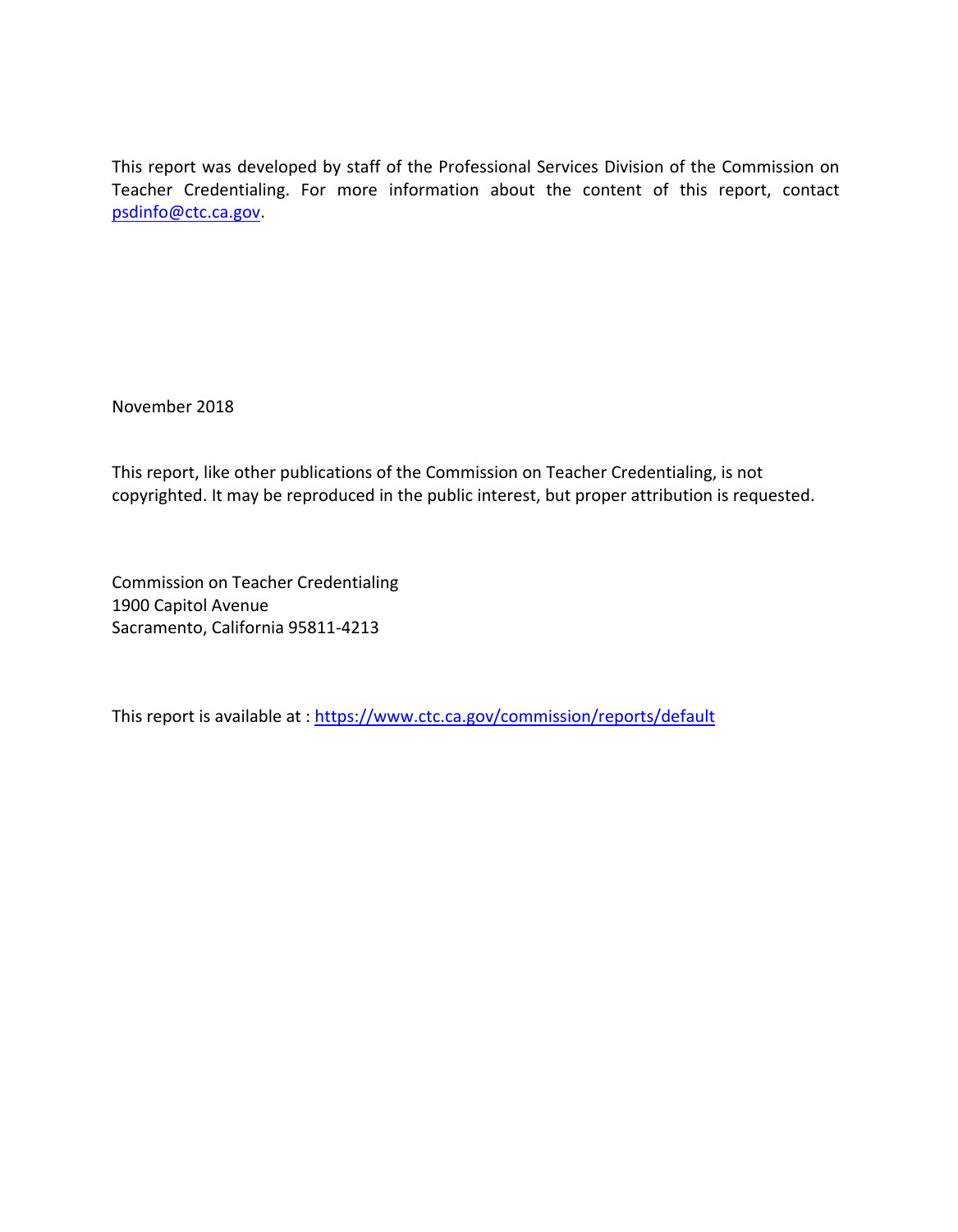## **Commission on Teacher Credentialing**



1900 Capitol Avenue Sacramento, CA 95811

(916) 322-6253

Mary Vixie Sandy Executive Director

| Allavie, Kathleen                                                                         | <b>School Board Member</b>                                | 2020    |
|-------------------------------------------------------------------------------------------|-----------------------------------------------------------|---------|
| Barnes, Kirsten                                                                           | <b>Non-Administrative Services</b><br>Representative      | 2020    |
| Cooney, C. Michael                                                                        | <b>Public Representative</b>                              | 2021    |
| Darling-Hammond,<br>Linda                                                                 | <b>Faculty Member</b>                                     | 2021    |
| de la Torre-<br>Escobedo,<br>Marysol                                                      | <b>Teacher Representative</b>                             | 2019    |
| Gonzalez, José                                                                            | <b>Administrative Services</b><br>Representative          | 2019    |
| Hartwig, Johanna                                                                          | <b>Public Representative</b>                              | 2020    |
| Hinde, Alicia                                                                             | <b>Teacher Representative</b>                             | 2020    |
| Klatt, Bonnie                                                                             | <b>Teacher Representative</b>                             | 2021    |
| Kung, Kevin                                                                               | <b>Teacher Representative</b>                             | 2020    |
| Marks, Jane                                                                               | <b>Teacher Representative</b>                             | 2021    |
| Martinez, Monica                                                                          | <b>Public Representative</b>                              | 2021    |
| Redmond, Castle                                                                           | <b>Public Representative</b>                              | 2019    |
| Rodriguez, Haydee                                                                         | <b>Teacher Representative</b>                             | 2020    |
| Zumot, Michelle<br>Papas, Stephanie                                                       | Designees, Superintendent of<br><b>Public Instruction</b> | Ongoing |
| <b>Ex-Officio Members</b>                                                                 |                                                           |         |
| Browne, Kathryn                                                                           | <b>California Community Colleges</b>                      |         |
| Grenot-Scheyer,<br>Marquita                                                               | California State University                               |         |
| Sloan, Tine                                                                               | University of California                                  |         |
| Wall, Andrew<br>Association of Independent California<br><b>Colleges and Universities</b> |                                                           |         |

#### **Vision Statement**

All of California's students, preschool through grade 12, are inspired and prepared to achieve their highest potential by well prepared and exceptionally qualifiededucators.

#### **Mission Statement**

To ensure integrity, relevance, and high quality in the preparation, certification, and discipline of the educators who serve all of California's diverse students.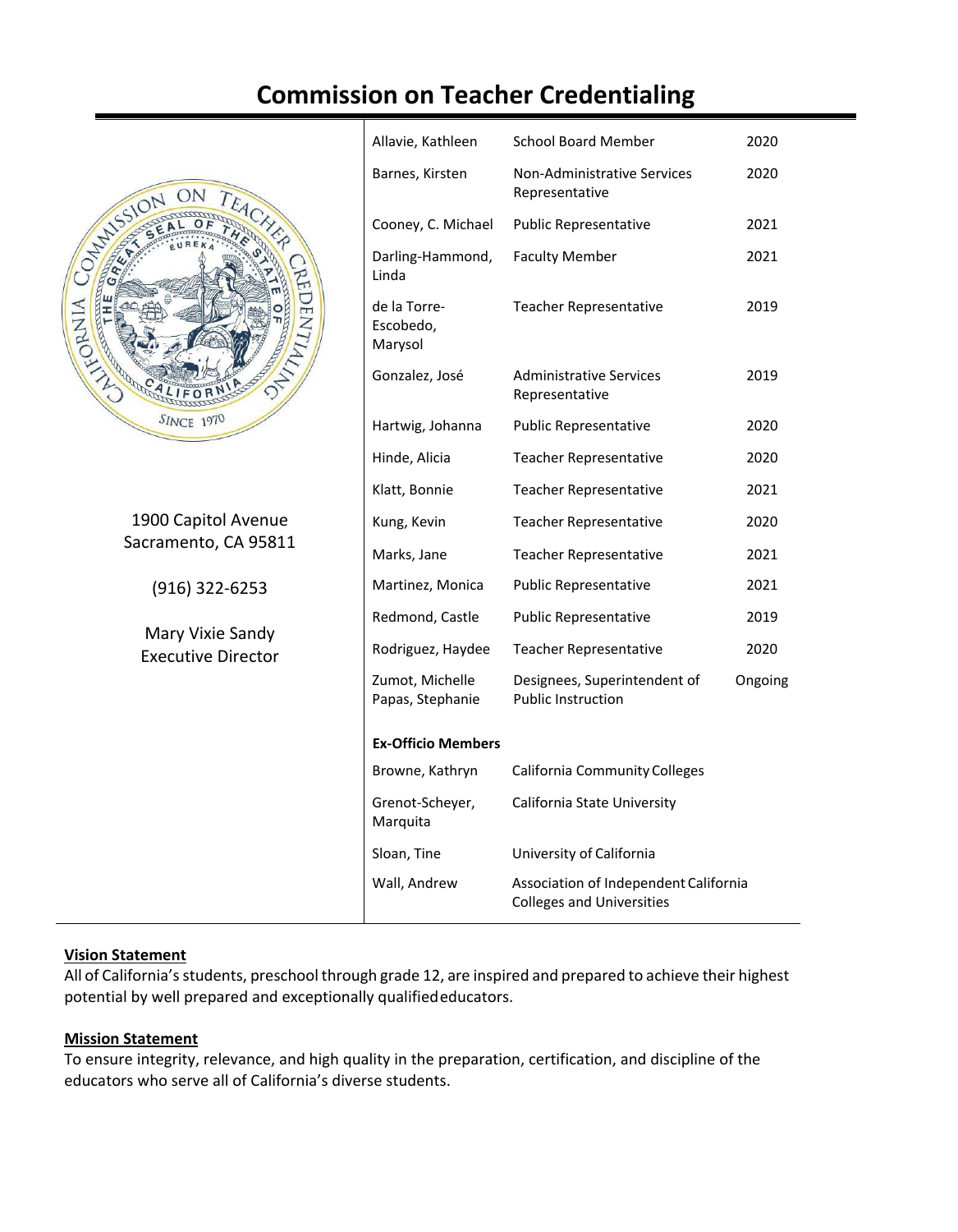## **Report to the Legislature on the California Classified School Employee Teacher Credentialing Program November 2018**

#### **Introduction**

Education Code §44393 (f) requires the Commission on Teacher Credentialing (Commission) to report to the Legislature annually regarding the California Classified School Employee Teacher Credentialing Program. The requirements of the report are specified in Education Code §44393 and must include the following:

- The number of classified school employees recruited;
- The number of classified school employees recruited who are subsequently employedas teachers in the public schools;
- The degree to which the applicant meets the teacher shortage needs of the school district, charter school, or county office of education; and
- The ethnic and racial composition of the participants in the program.

#### **Background**

In July 2016 the state budget allocated a total of \$20 million for the California School Employee Teacher Credentialing Program (Classified Program). This five-year grant program addresses the state's teacher shortage by supporting local education agencies (LEAs) to recruit classified school employees into teaching careers and support their undergraduate education, professional teacher preparation and certification as credentialed California teachers. Classified staff at grantee LEAs who are selected to participate in the program (participants) receive financial assistance for degree- and credentialing-related expenses such as tuition, fees, books, and examination costs; academic guidance; and other forms of individualized support to help them complete the undergraduate education, teacher preparation program, and transition to becoming credentialed teachers for the public schools. In July 2017, the Legislature approved an additional \$25 million in funding for a second round of Classified Program grantawards. Altogether, the two rounds of funding for the Classified Program, which total \$45 million, are helping to support 2,250 classified school employees statewide to become credentialed classroom teachers for California's public schools.

#### **The Number of Classified School Employees Recruited in Round 1**

In September 2016, the Commission issued an RFP for the first round of the Classified Program. Per statute, eligible applicants were school districts, charter schools, and county offices of education. The Commission received sixty-one proposals requesting 5,582 out of 1,000 available participant slots. Of these applications, twenty-five LEAs statewide were awarded funding for the total of the available 1,010 participant slots. Funding awards were announced for this first round of classified grants in December 2016; grant recipients subsequently began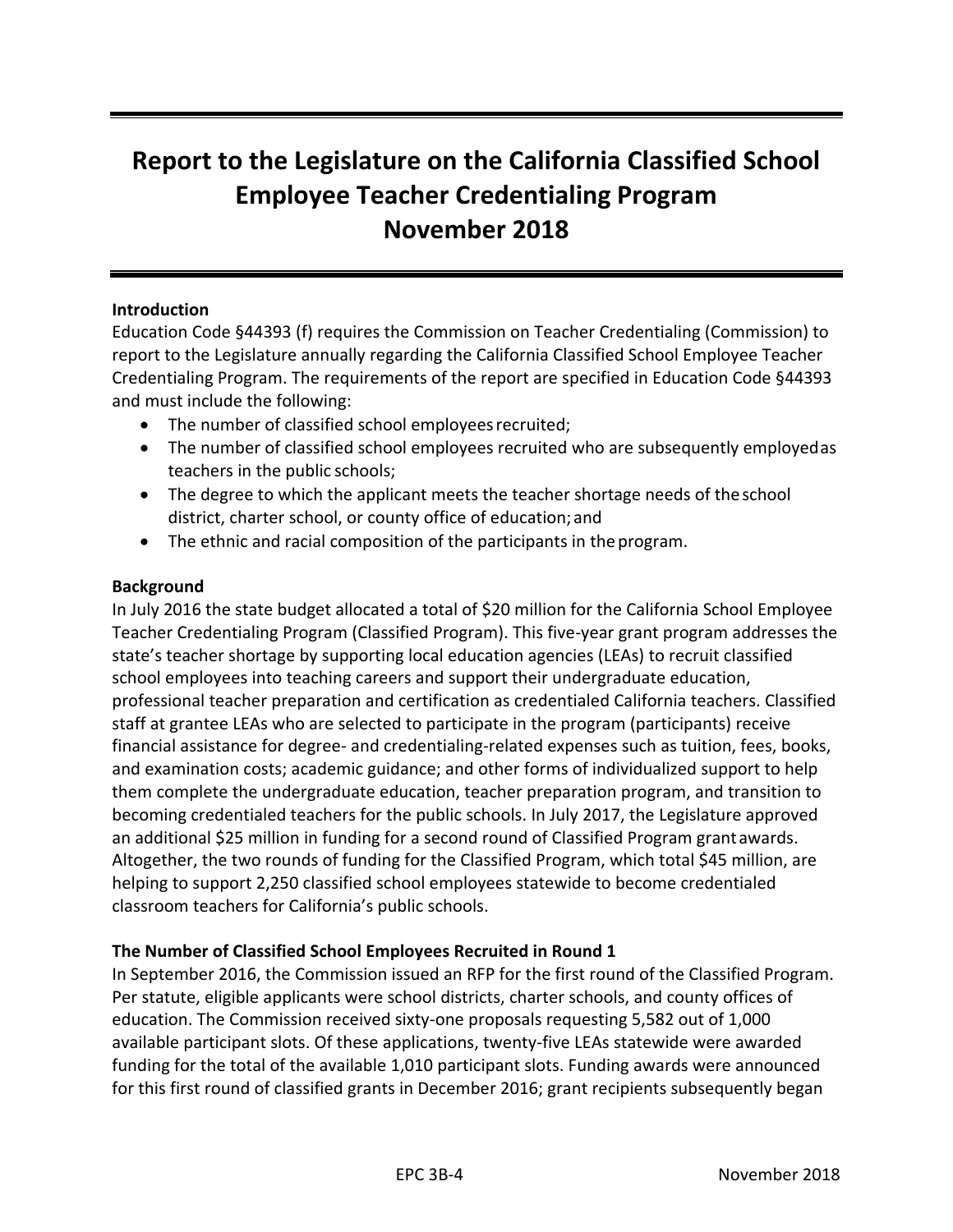implementing their programs approximately midway through the 2016-17 school year, as it took LEAs some time to identify the eligible classified employee applicants, determine their educational status, connect them with collaborating undergraduate programs and teacher credentialing programs, provide advisement, and enroll participants in courses. The 25 grantee LEAs are shown in Table 1 below, along with the number of allocated participant slots. Note that some of the grantee LEAs represent a consortium of districts and/or counties.

Data received from the twenty-five round one grant recipients for the 2017-18 school year show that 97 percent of the classified employee program slots were filled during the 2017-18 school year. Of the twenty-five grantee LEAs, seventeen were able to fill all of their participant slots, with a number of these LEAs reporting waiting lists of classified employees wanting to participate in the program.

| <b>LEA</b>                                   | <b>Classified Employee</b><br><b>Participant Slots</b><br><b>Allocated to Grantees</b> | # Classified Employees<br><b>Enrolled in the Program</b><br>2017-18 |
|----------------------------------------------|----------------------------------------------------------------------------------------|---------------------------------------------------------------------|
| Alhambra Unified School District             | 40                                                                                     | 40                                                                  |
| <b>Chico Unified School District</b>         | 25                                                                                     | 22                                                                  |
| <b>Clovis Unified School District</b>        | 25                                                                                     | 25                                                                  |
| Davis Joint Unified School District          | 60                                                                                     | 60                                                                  |
| <b>Elk Grove Unified School District</b>     | 20                                                                                     | 20                                                                  |
| Garden Grove Unified School District         | 40                                                                                     | 40                                                                  |
| Los Angeles County Office of Education       | 40                                                                                     | 40                                                                  |
| <b>Madera Unified School District</b>        | 20                                                                                     | 20                                                                  |
| Modesto City Schools                         | 20                                                                                     | 10                                                                  |
| Monterey County Office of Education          | 45                                                                                     | 45                                                                  |
| <b>Orange County Department of Education</b> | 110                                                                                    | 110                                                                 |
| Pomona Unified School District               | 20                                                                                     | 19                                                                  |
| Riverside County Office of Education         | 100                                                                                    | 100                                                                 |
| Sacramento County Office of Education        | 40                                                                                     | 39                                                                  |
| San Francisco Unified School District        | 25                                                                                     | 23                                                                  |
| San Juan Unified School District             | 20                                                                                     | 19                                                                  |
| San Luis Obispo County Office of Education   | 45                                                                                     | 45                                                                  |
| San Mateo County Office of Education         | 50                                                                                     | 50                                                                  |
| Santa Clara County Office of Education       | 50                                                                                     | 47                                                                  |
| Santa Cruz County Office of Education        | 50                                                                                     | 42                                                                  |
| Sonoma County Office of Education            | 40                                                                                     | 40                                                                  |
| Ventura County Office of Education           | 50                                                                                     | 50                                                                  |
| <b>Visalia Unified School District</b>       | 35                                                                                     | 35                                                                  |

### **Table 1: Classified School Employee Teacher Credentialing Program Grant Recipients and Participant Slots, Round 1 (2017-18)**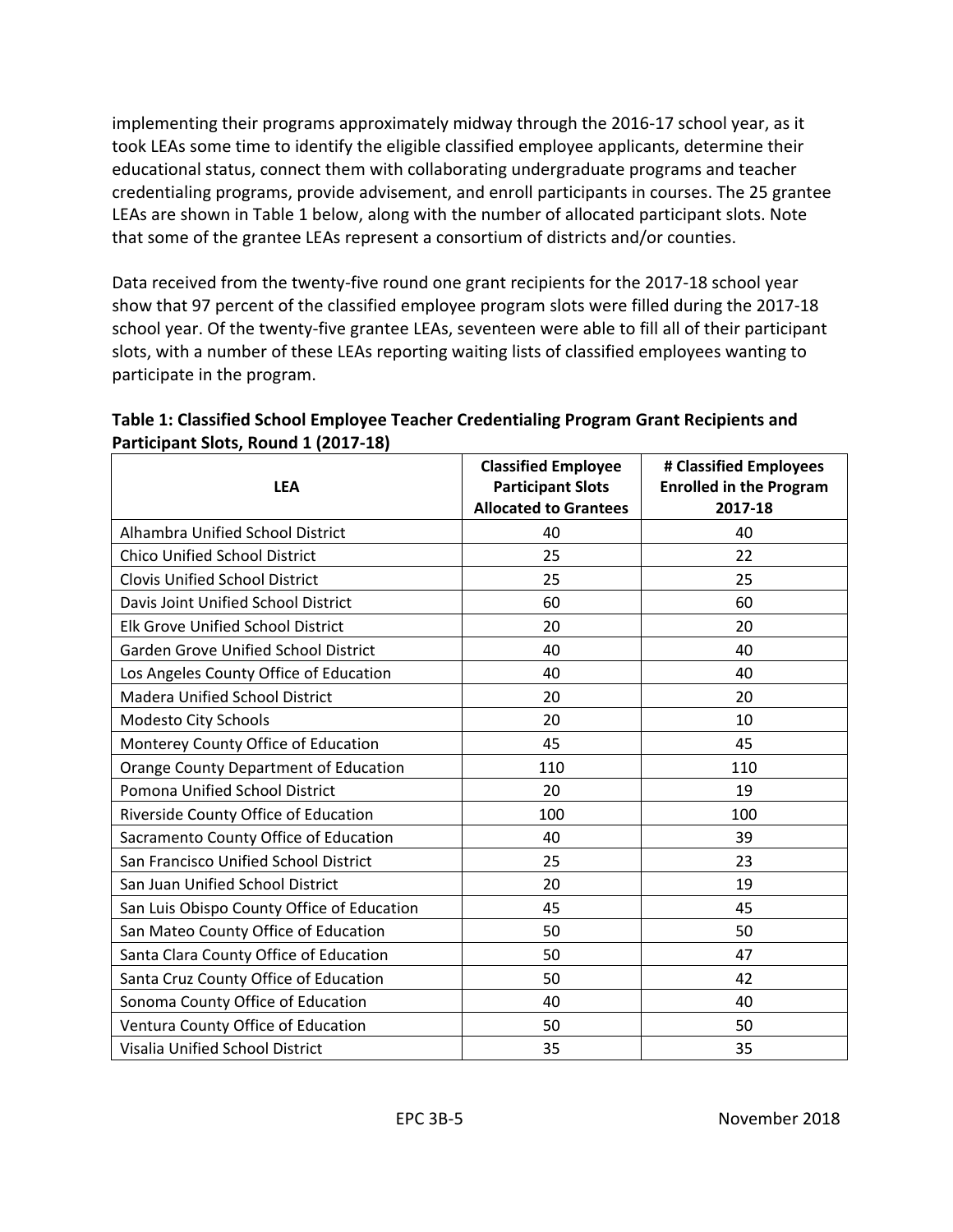| LEA                                       | <b>Classified Employee</b><br><b>Participant Slots</b><br><b>Allocated to Grantees</b> | # Classified Employees<br><b>Enrolled in the Program</b><br>2017-18 |
|-------------------------------------------|----------------------------------------------------------------------------------------|---------------------------------------------------------------------|
| West Contra Costa Unified School District | 20                                                                                     | 20                                                                  |
| Fairfield-Suisun Unified School District  | 20                                                                                     | 20                                                                  |
| Total                                     | 1010                                                                                   | 981                                                                 |

#### **The Number of Round 1, Program Year 2 Classified School Employees Recruited who are Subsequently Employed as Teachers in the Public Schools**

 funding have completed their teacher preparation, earned a California Teaching Credential, and As of July 12, 2018, 53 Classified School Employee Program participants from the initial round of are employed as teachers by their respective LEAs.

Since 2017-18 was the second program year for this cohort, it would be expected that the some of the participants are still completing either degree requirements or teacher preparation and would not yet have earned California certification. The authorizing legislation required eligible Classified Program participants to have a minimum of two years of postsecondary education or an associate's degree (AA). As of July, 2018, 73 percent of all Round 1 program participants held a bachelor's degree. 2016-17 and 2017-18 participant academic standing by grantee LEA is shown in Table 2 below. Educationl standing of classified school employee program participants by grantee LEA is shown in Figure 1 below

#### **Table 2: Academic Standing of All Classified School Employee Teacher Credentialing Program Participants, Round 1, Program Year 2 (2017-18)**

|                                                                                                | Year 1 (2016-17) |                     | Year 2 (2017-18) |         |
|------------------------------------------------------------------------------------------------|------------------|---------------------|------------------|---------|
|                                                                                                | <b>Number</b>    | Percent             | <b>Number</b>    | Percent |
| Total Classified employees participating                                                       | 968              | $97\%$ <sup>*</sup> | 981              | 97%*    |
| Classified employees with junior class standing                                                | 166              | 17%                 | 104              | 10%     |
| Classified employees with senior class standing                                                | 143              | 15%                 | 148              | 15%     |
| Classified employees who hold bachelor's degrees                                               | 679              | 70%                 | 713              | 73%     |
| Classified employees who have earned a teaching<br>credential and are now serving as a teacher | 2                | 0.2%                | 53               | 5%      |

*\*of funded slots for classified participants*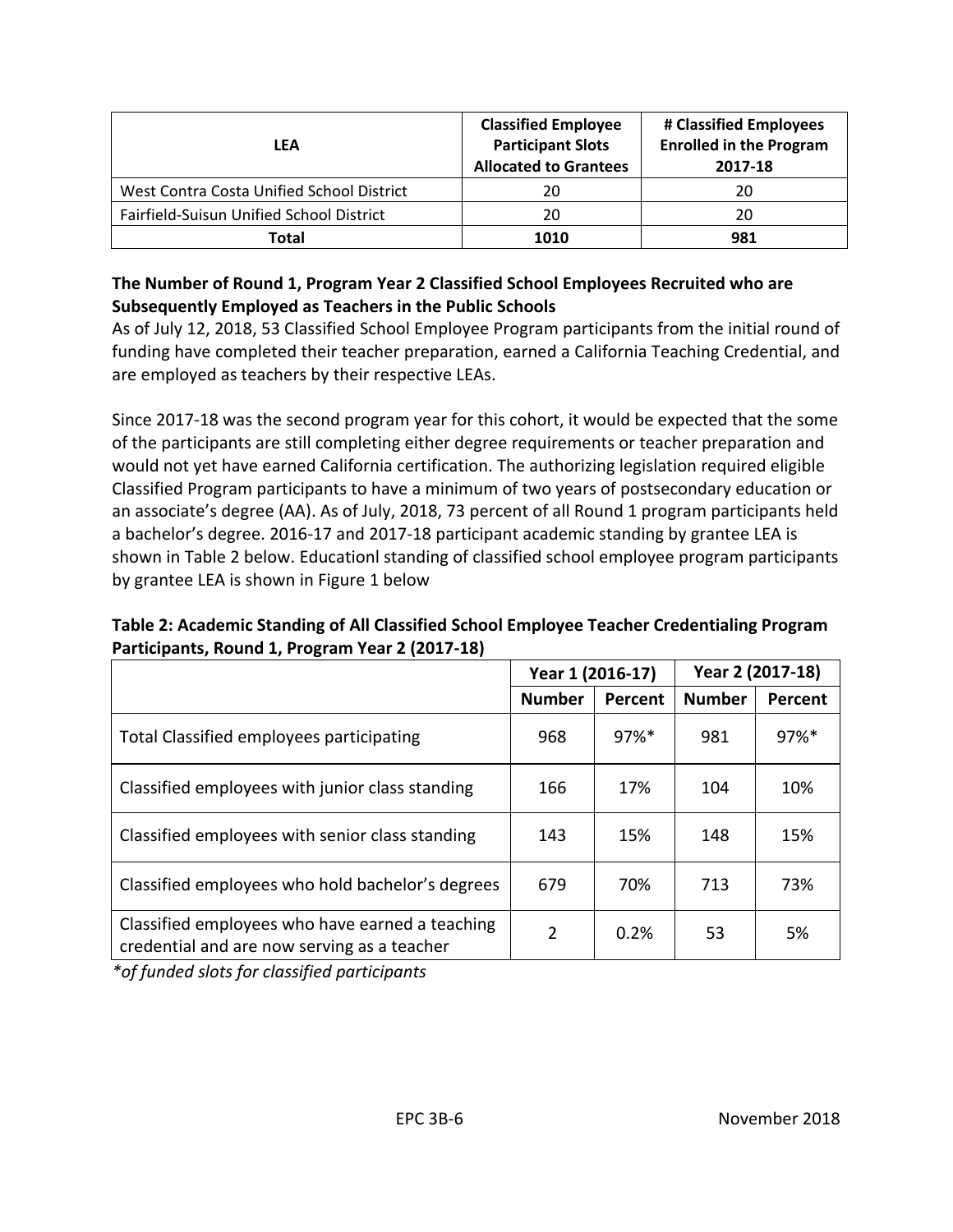## **Figure 1: Educational Standing of Classified School Employee Program Participants by LEA, Round 1, Program Year 2 (2017-18)**



## **Degree to Which the Applicant is Meeting the Teacher Shortage Needs of the School District, Charter School, or County Office of Education**

 interest in obtaining a California credential in one of the LEA's identified shortage areas. As of July 12, 2018, 53 Round 1 Classified School Employee Program participants (five percent of the Round 1 participants) have completed their teacher preparation, earned a California Teaching Credential, and are employed as teachers by their respective LEAs. All other participants are still working on completing degree requirements or teacher preparation. The grantee LEAs placed a priority on recruiting and enrolling Classified employees who indicatedan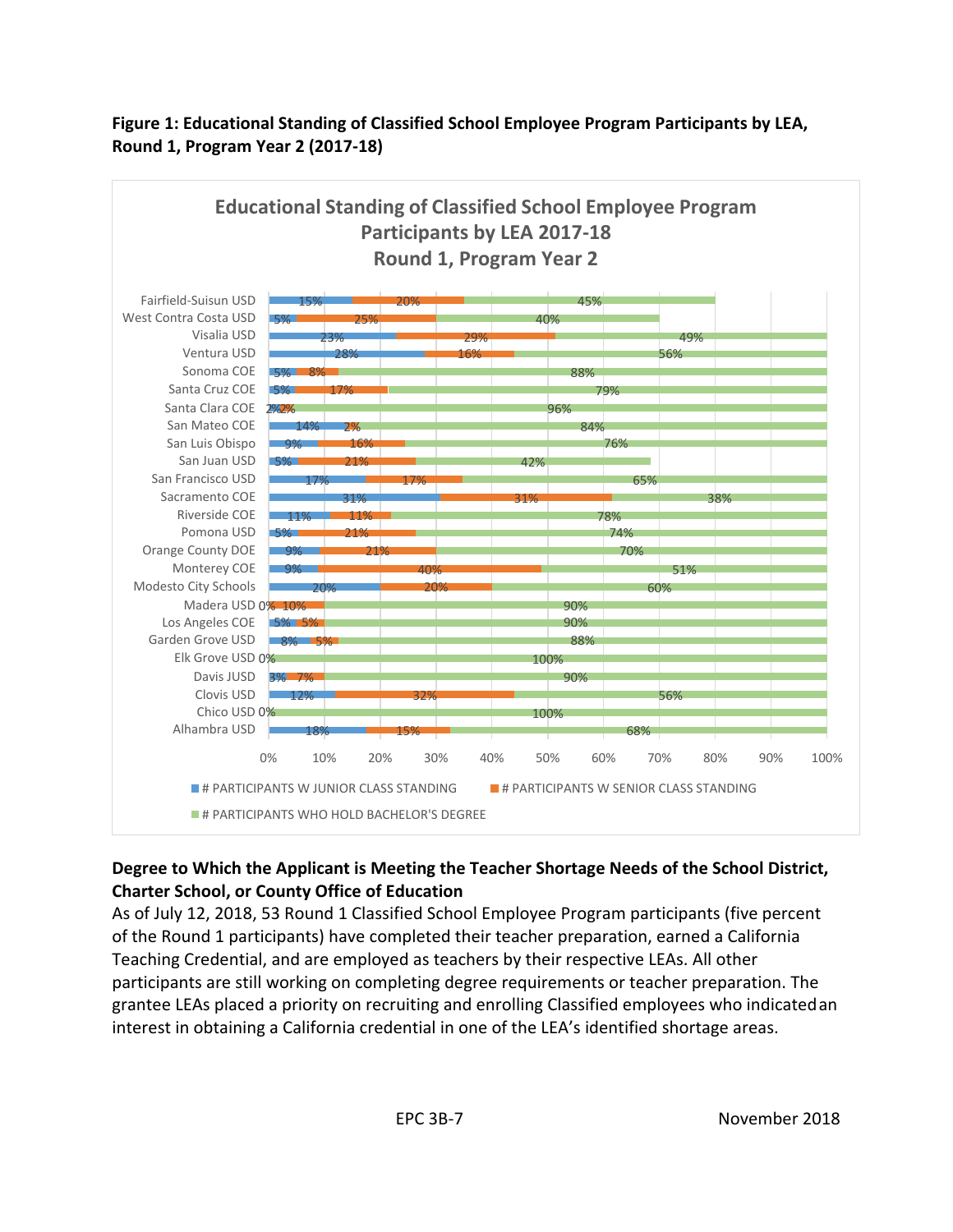#### **The Ethnic and Racial Composition of the Participants in the Program**

Commission staff informed grant recipients that they would need to collect and provide data regarding the ethnic and racial composition of program participants in order to provide mandated data to the Legislature. The grantee LEAs requested this information from participants, and submitted to the Commission the data self-reported by the participants. Some participants chose not to provide their ethnic and/or racial background information. Overall, 93 percent of participants provided their sponsoring LEAs with information about racial/ethnic identity.

In terms of the racial/ethnic breakdown of the classified employees in the program, nearly half (42 percent) of classified employees in the program who provided data self-identified as Hispanic or Latino/a.

## **Figure 2: Self-Identified Racial/Ethnic Identification as Hispanic or Latino/a of Classified Employees, Round 1, Program Year 2**



The largest racial/ethnic group of classified employees recruited are Hispanic or Latino/a, followed by White participants, who comprise 30 percent of all participants. Approximately six percent of participants are Black or African American (Figure 3).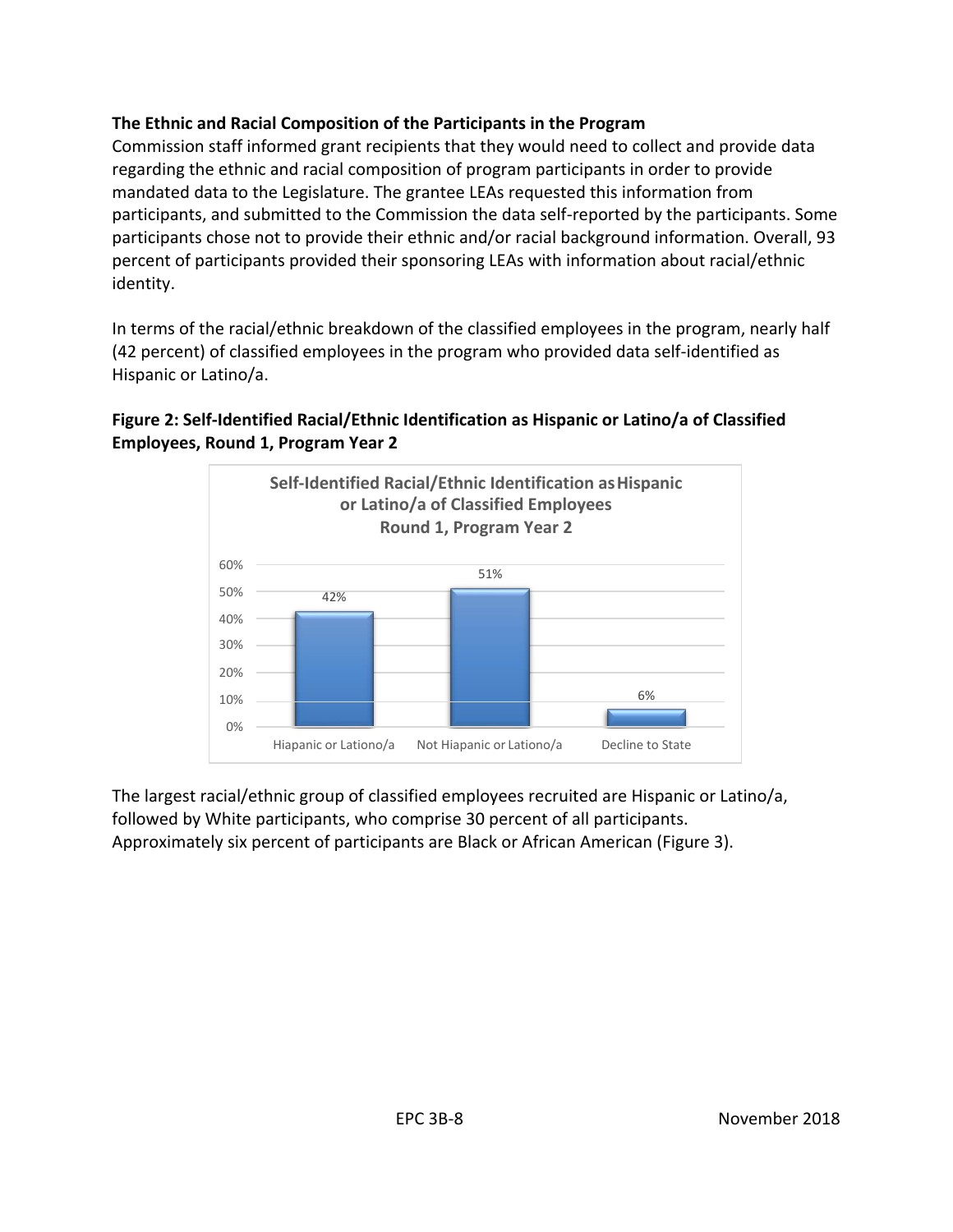

## **Figure 3: Self-Identified Racial/Ethnic Identification of Classified Employees, Round 1, Program Year 2**

### **The Number of Classified School Employees Recruited in Round 2**

In July 2017, the Legislature authorized \$25 million for a second round of funding for the California Classified School Employee Teacher Credentialing Program, beginning in school year 2017-18. This round of funding supports an additional 1,250 classified school employees to become credentialed teachers in California public schools. An RFP was issued by the Commission in August 2017; twenty-eight LEAs submitted proposals. As with Round 1, eligible applicants were school districts, charter schools, and county offices of education. Collectively, applicant LEAs requested 2,741 participant slots out of the 1,250 slots available for funding. All twenty-eight LEAs submitted strong proposals and were awarded grants on October 20, 2017.

Round Two grant recipients are listed in Table 3 below, along with the number of participant slots allocated and the numbers of classified employees enrolled in 2017-18 school year.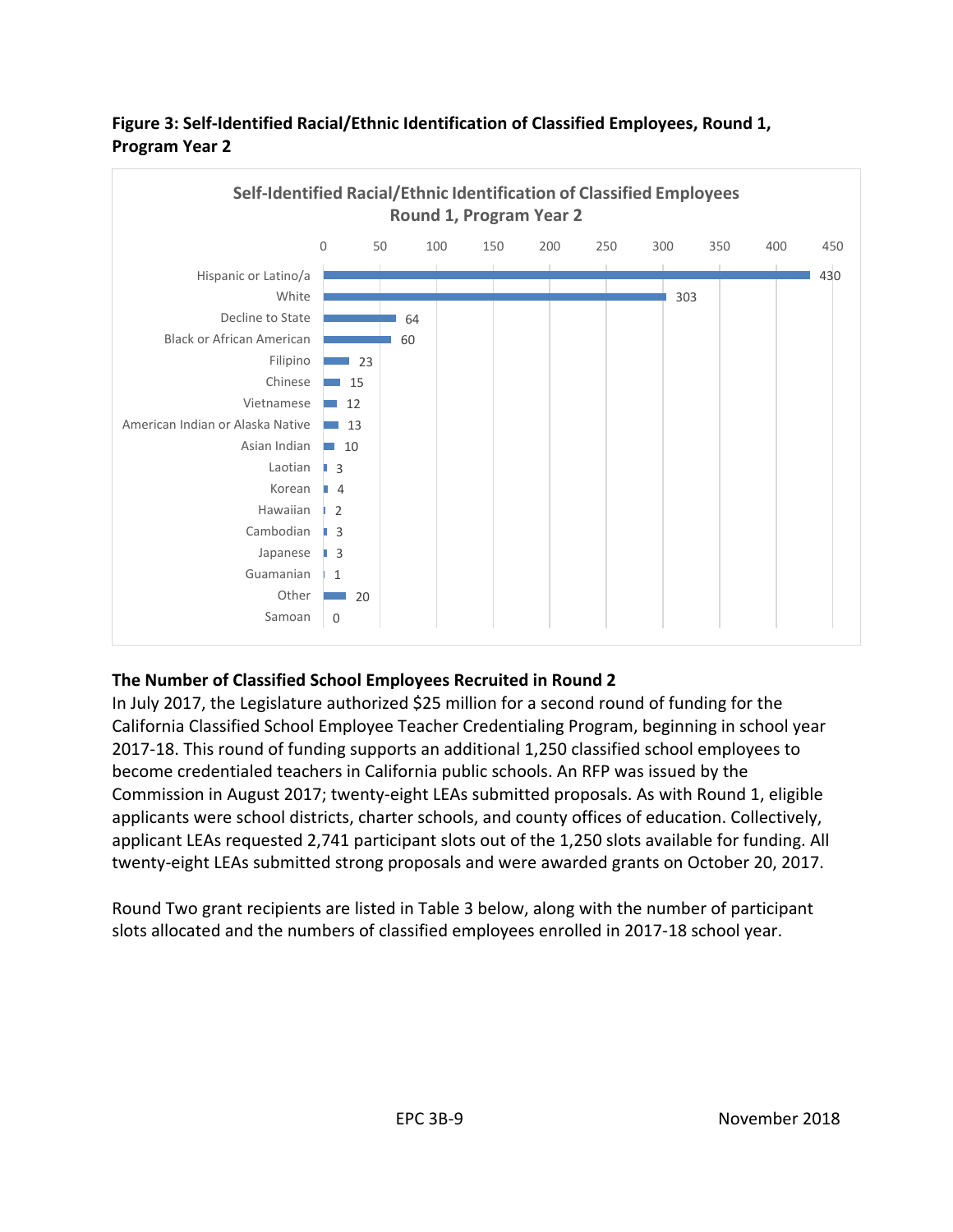**Table 3: Classified School Employee Teacher Credentialing Program Grant Recipients and Participant Slots, Round 2, Program Year 1 (2017-18)** 

| <b>LEA</b>                                      | <b>Classified Employee</b><br><b>Participant Slots</b><br><b>Allocated to</b><br><b>Grantees</b> | # Classified<br><b>Employees Enrolled</b><br>In Program 2017-18 |  |
|-------------------------------------------------|--------------------------------------------------------------------------------------------------|-----------------------------------------------------------------|--|
| <b>Berkeley Unified School District</b>         | 12                                                                                               | 12                                                              |  |
| <b>Chico Unified School District</b>            | 30                                                                                               | 26                                                              |  |
| <b>Clovis Unified School District</b>           | 20                                                                                               | 20                                                              |  |
| Davis Joint Unified School District             | 115                                                                                              | 115                                                             |  |
| Fresno Unified School District                  | 25                                                                                               | 25                                                              |  |
| Huntington Beach Union High School District     | 20                                                                                               | 20                                                              |  |
| Kern County Superintendent of Schools           | 45                                                                                               | 44                                                              |  |
| Lake County Office of Education                 | 20                                                                                               | 19                                                              |  |
| Los Angeles County Office of Education          | 22                                                                                               | 22                                                              |  |
| Los Angeles Unified School District             | 45                                                                                               | 45                                                              |  |
| Marin County Office of Education                | 30                                                                                               | 30                                                              |  |
| Merced County Office of Education               | 20                                                                                               | 20                                                              |  |
| Monterey County Office of Education             | 135                                                                                              | 110                                                             |  |
| Moreno Valley Unified School District           | 22                                                                                               | $\overline{7}$                                                  |  |
| Mt Diablo Unified School District               | 20                                                                                               | 20                                                              |  |
| <b>National University Academy</b>              | 10                                                                                               | 4                                                               |  |
| <b>Oakland Unified School District</b>          | 40                                                                                               | 40                                                              |  |
| Orange County Department of Education           | 200                                                                                              | 200                                                             |  |
| Placer County Office of Education               | 50                                                                                               | 50                                                              |  |
| San Bernardino County Superintendent of Schools | 70                                                                                               | 70                                                              |  |
| San Joaquin County Office of Education          | 20                                                                                               | 20                                                              |  |
| San Ramon Valley Unified School District        | 24                                                                                               | 13                                                              |  |
| Santa Ana Unified School District               | 20                                                                                               | 20                                                              |  |
| Santa Barbara County Office of Education        | 45                                                                                               | 50                                                              |  |
| Sonoma County Office of Education               | 115                                                                                              | 115                                                             |  |
| Ventura County Office of Education              | 20                                                                                               | 20                                                              |  |
| Visalia Unified School District                 | 35                                                                                               | 35                                                              |  |
| Westside Unified School District                | 20                                                                                               | 20                                                              |  |
| <b>Total</b>                                    | 1250                                                                                             | 1192                                                            |  |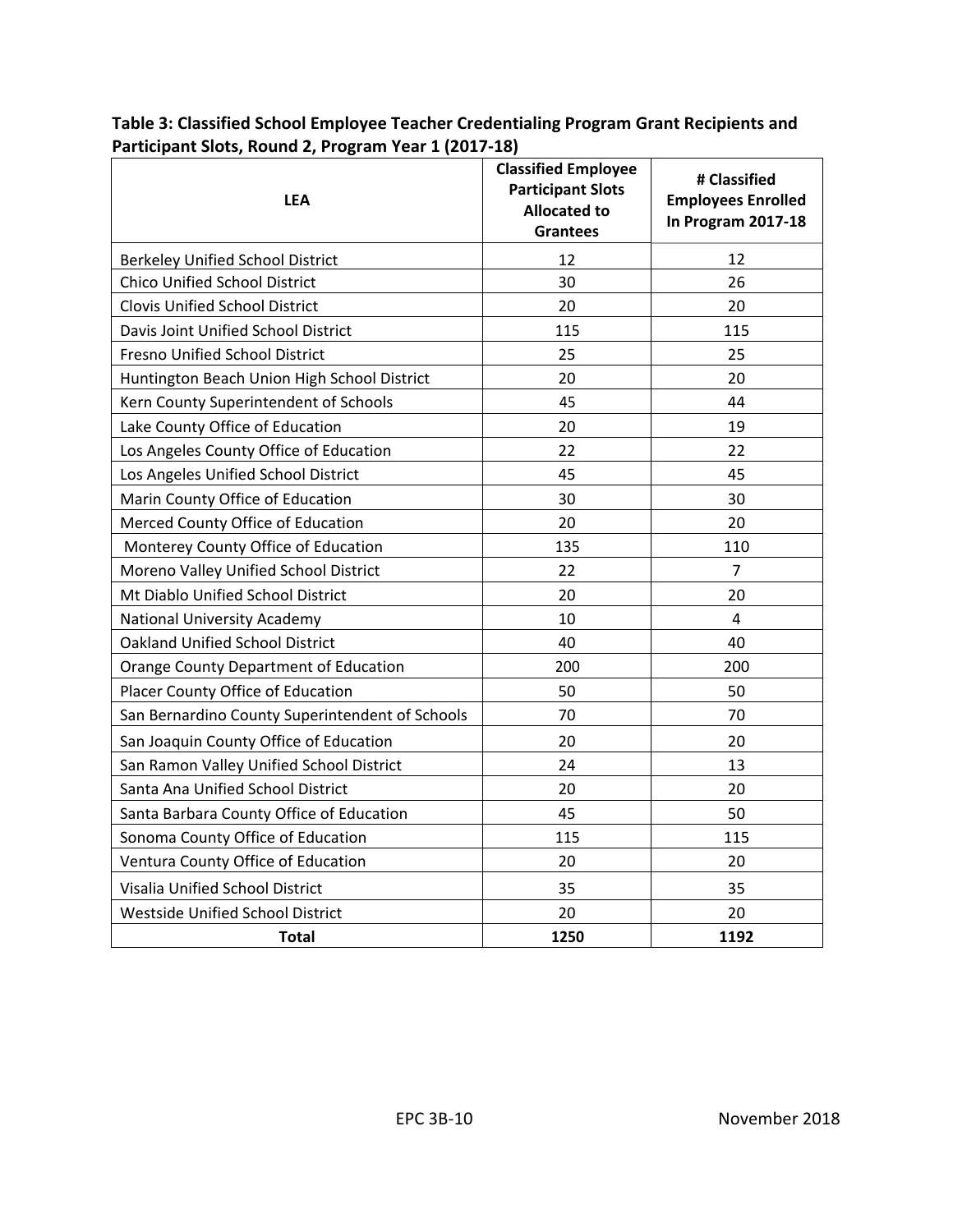#### **The Number of Round 2, Program Year 1 Classified School Employees Recruited who are Subsequently Employed as Teachers in the Public Schools**

As of July 12, 2018, 21 Classified School Employee Program Round 2 participants have completed their teacher preparation, earned a California Teaching Credential, and are employed as teachers by their respective LEAs. This represents two percent of the Round 2 cohort.

Since 2017-18 was the first program year for this second cohort, it would be expected that the some of the participants are still completing either degree requirements or teacher preparation and would not yet have earned California certification. The authorizing legislation required eligible Classified Program participants to have a minimum of two years of postsecondary education or an associate's degree (AA). As of July 2018, 65 percent of Round 2 participants held a bachelor's degree. 2017-18 participant academic standing by grantee LEA is shown in Table 4 below. Educational standing of classified school employee program participants by LEA is shown in Figure 4 below.

#### **Table 4: Academic Standing of All Classified School Employee Teacher Credentialing Program Participants, Round 2, Program Year 1 (2017-18)**

|                                                                                                | Year 1 (2017-18) |         |
|------------------------------------------------------------------------------------------------|------------------|---------|
|                                                                                                | <b>Number</b>    | Percent |
| Total Classified employees participating                                                       | 1192             | $95%$ * |
| Classified employees with junior class standing                                                | 157              | 13%     |
| Classified employees with senior class standing                                                | 242              | 20%     |
| Classified employees who hold bachelor's degrees                                               | 771              | 65%     |
| Classified employees who have earned a teaching credential and<br>are now serving as a teacher | 23               | 2%      |

*\*of funded slots for classified participants*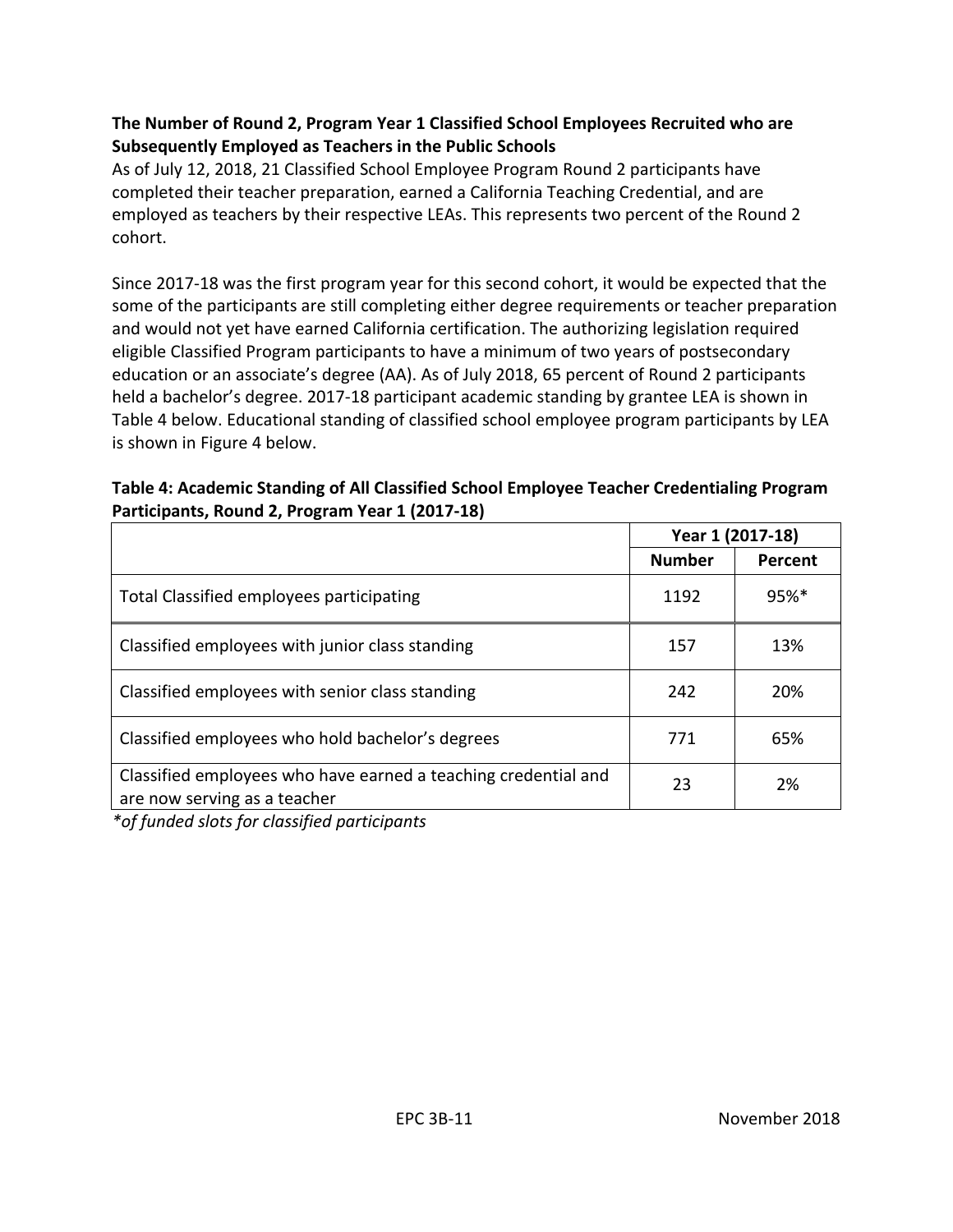## **Figure 4: Educational Standing of Classified School Employee Program Participants by LEA, Round 2, Program Year 1 (2017-18)**



## **Degree to Which the Applicant is Meeting the Teacher Shortage Needs of the School District, Charter School, or County Office of Education**

As of July 12, 2018, 21 Classified School Employee Program participants (two percent of the Round 2 cohort) have completed their teacher preparation, earned a California Teaching Credential, and are employed as teachers by their respective LEAs. All other participants are still working on completing degree requirements or teacher preparation. The grantee LEAs placed a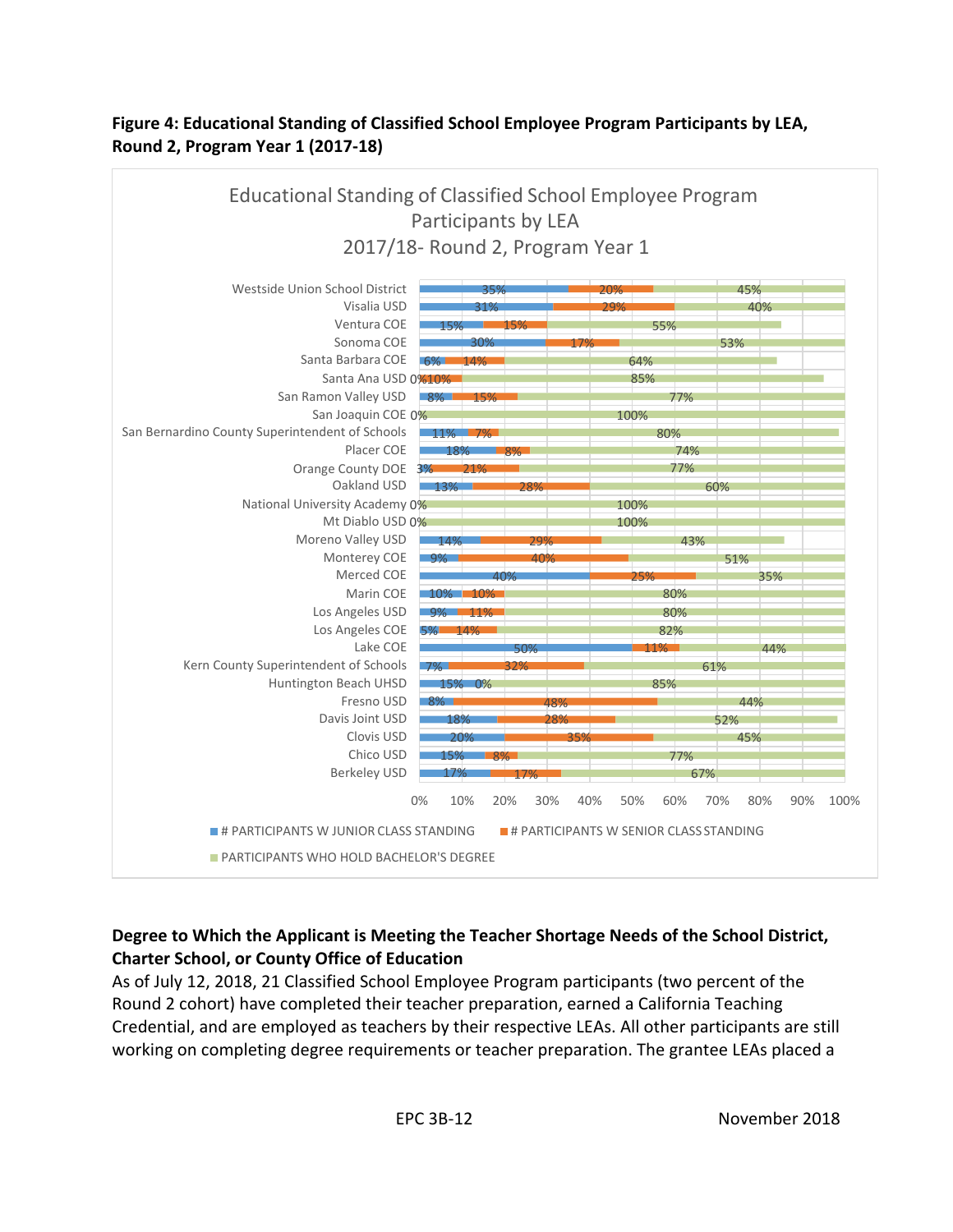priority on recruiting and enrolling Classified employees who indicated an interest in obtaining a California credential in one of the LEA's identified shortage areas.

## **The Ethnic and Racial Composition of the Participants in the Program**

Commission staff informed grant recipients that they would need to collect and provide data regarding the ethnic and racial composition of program participants in order to provide mandated data to the Legislature. The grantee LEAs requested this information from participants, and submitted to the Commission the data self-reported by the participants. Some participants chose not to provide their ethnic and/or racial background information. Overall, 92 percent of participants provided their sponsoring LEAs with information about racial/ethnic identity.

In terms of the racial/ethnic breakdown of the classified employees in the program, nearly half (41 percent) of classified employees in the Round 2 program self-identified as Hispanic or Latino/a as show in Figure 5.





The largest racial/ethnic group of classified employees recruited for Round 2 are Hispanic or Latino/a, followed by White participants, who comprise 34 percent of all Round 2 program participants. Roughly six percent of Round 2 participants are Black or African American (Figure 6).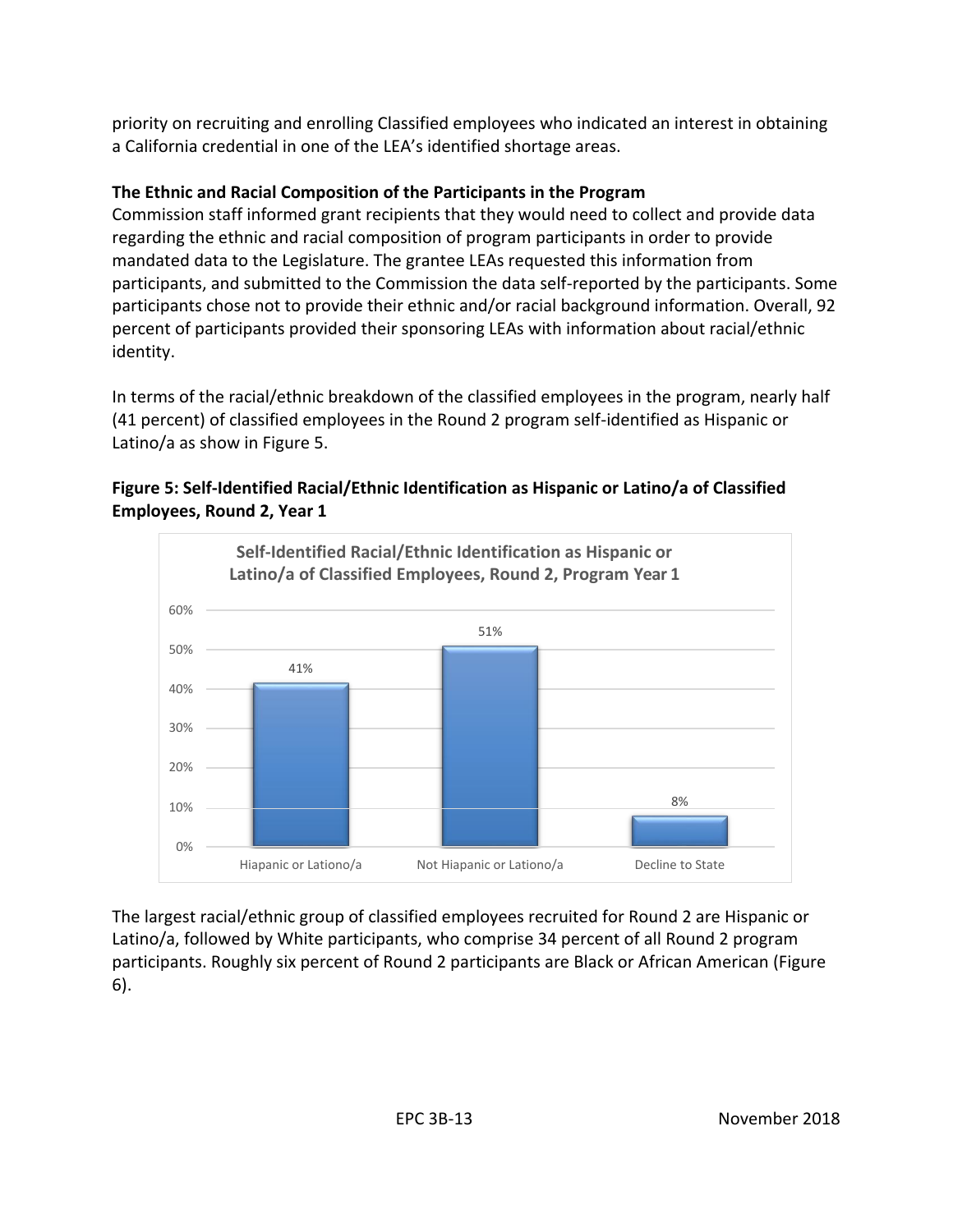



#### **Summary and Conclusions**

Narrative data compiled from annual reporting forms in July 2018 from both the Round 1 and the Round 2 cohorts show that LEAs report using grant funds as a means to help meet their local teacher shortage needs, that the program is serving racial and ethnically diverse classified school employees, and that a majority of grantee LEAs have established collaborative arrangements with postsecondary institutions, many of which are offering flexible course schedules or online courses to accommodate many of the participants' work schedules.

The Round 1 programs are in full operation and are moving their participants effectively and efficiently through the undergraduate degree process and/or the teacher preparation process. Five percent (5%) of the Round 1 participants have already earned a California teaching credential within the first two years of the program and are working as teachers in their sponsoring LEAs. The Commission held technology-facilitated cohort meetings for the program sponsors within the first several months of funding, which helped the grantees more quickly implement their programs, collaborate more effectively with their IHE partners providing the undergraduate coursework and/or the teacher preparation program, and identify and support